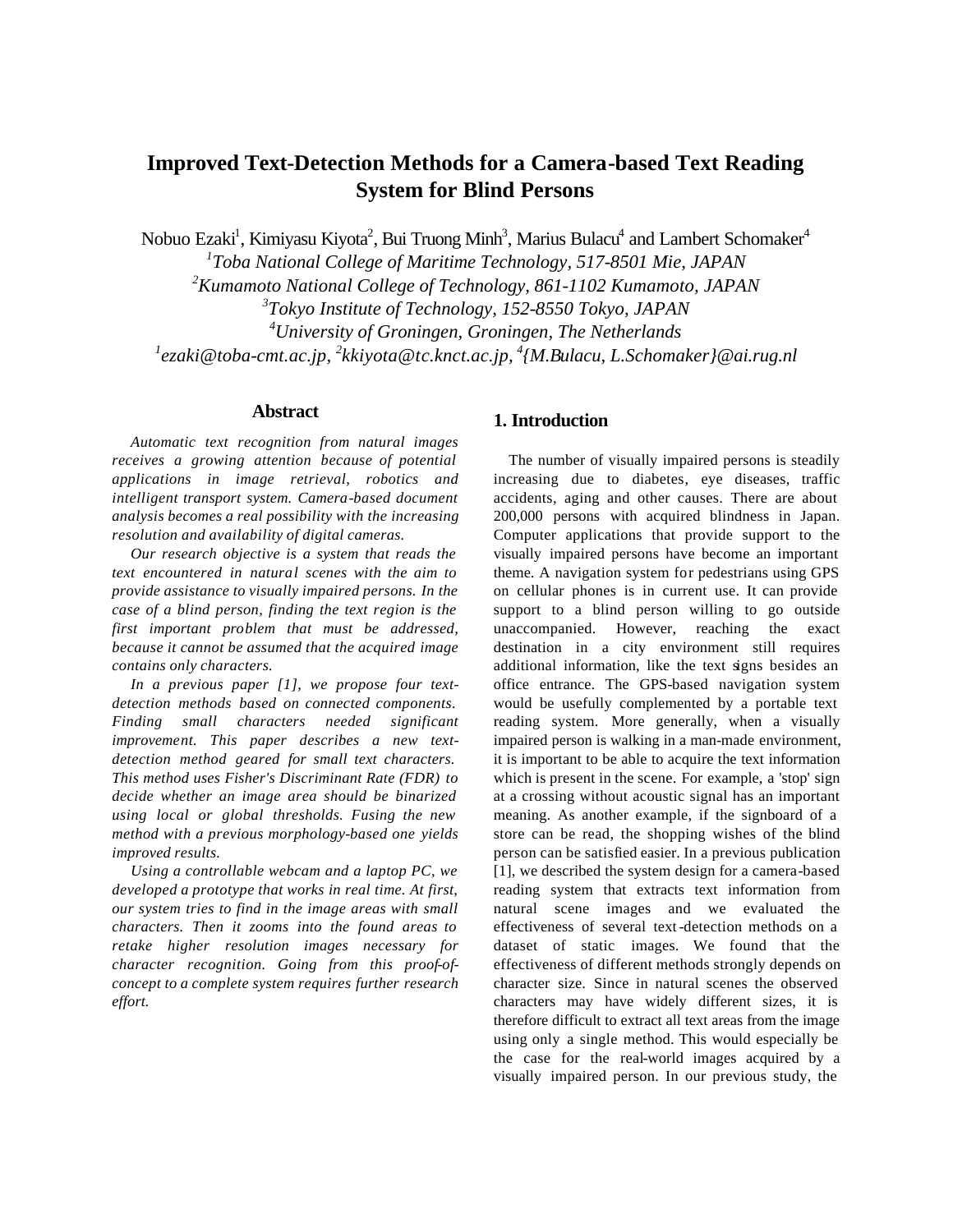weakest method regarded the extraction of image areas containing small text characters, less than 30 pixels in height or width. Small characters appear very frequently in natural scene images and detecting then is important. Because a first captured image does not always contain sufficiently clear characters, zooming into the candidate text area becomes a necessity. This requires the use of a controllable camera with pan-tilt-zoom capabilities.

In this paper we describe and evaluate an improved method for finding small text characters. We developed an actual prototype working in real time using a controllable webcam connected to a laptop PC. This paper describes also its performance.

#### **2. System design**

Figure 1 shows the general configuration of our proposed system. The building elements are a laptop PC, a web camera and a voice synthesizer. Zooming, pan-tilt motion and auto-focus are essential functions required for the web camera. The system enters in action whenever a user presses a button specially designed in the user interface. The camera, in principle placed on the user's shoulder, acquires an image of the scene. Then the search for text areas is performed using several different methods exploiting edge, color and morphological information. In the current paper, we focus on text-detection methods geared for small characters. If text areas are detected in the initial input image, the camera zooms-in to obtain more detailed images of each candidate text area. The higher resolution characters are then recognized and read out to the blind person via a voice synthesizer.



**Fig.1 System Design**

## **3. Text extraction method**

#### **3.1 Mathematical-morphology-based method**

In previous work [1], we analyzed a character extraction method for small character (less than 32x32 pixels) based on mathematical morphology operations.

We used a modified top-hat processing capable to extract text areas based on the property that the text characters are very thin structures vulnerable to erosion.

The method requires that the text pixels have intensity values sufficiently different from the background, a global threshold being used for binarizing the image prior to connected component extraction. The method encounters difficulties for text with low contrast when a local threshold would be need. The new method we present in the next section of the paper addresses this problem.

#### **3.2 FDR-based method**

We propose a new extraction method that combines global and local image binarizations. Our technique is essentially based on Otsu's binarization method and it is applied in the same way in all three-color channels. The input image is divided in non-overlapping tiles of in 32x32 pixels. For every such tile, Fisher's Discriminant Rate (FDR) is computed from the histogram of the each color channel using equation (1):

$$
FDR = \mathbf{S}_{B}^{2} / \mathbf{S}_{w}^{2}
$$
 (1)

In equation (2),  $S_W^2$  is within-class variance of the each color channel histogram.  $S_B^2$  is between-class variance (equation (3)). Here  $S_1^2$  and  $S_2^2$  are variance of each class,  $W_1$  and  $W_2$  are probabilities of class occurrence, *m*<sup>1</sup> and *m*<sup>2</sup> are average of pixel values.

$$
\mathbf{S}_W^2 = \mathbf{W}_1 \mathbf{S}_1^2 + \mathbf{W}_2 \mathbf{S}_2^2
$$
 (2)  

$$
\mathbf{S}_B^2 = \mathbf{W}_1 \mathbf{W}_2 (\mathbf{M} - \mathbf{M}_2)^2
$$
 (3)

If characters are present in a tile (Fig.2), then the local histogram has two peaks and this is reflected in a high value for the FDR. For quasi-uniform tiles  $(Fig.3(a))$  the histogram has one peak and the value of the FDR is small. For more complex areas (Fig.3(b)) the histogram is dispersed resulting in higher FDR values, but which are still usually lower than in the case of text areas.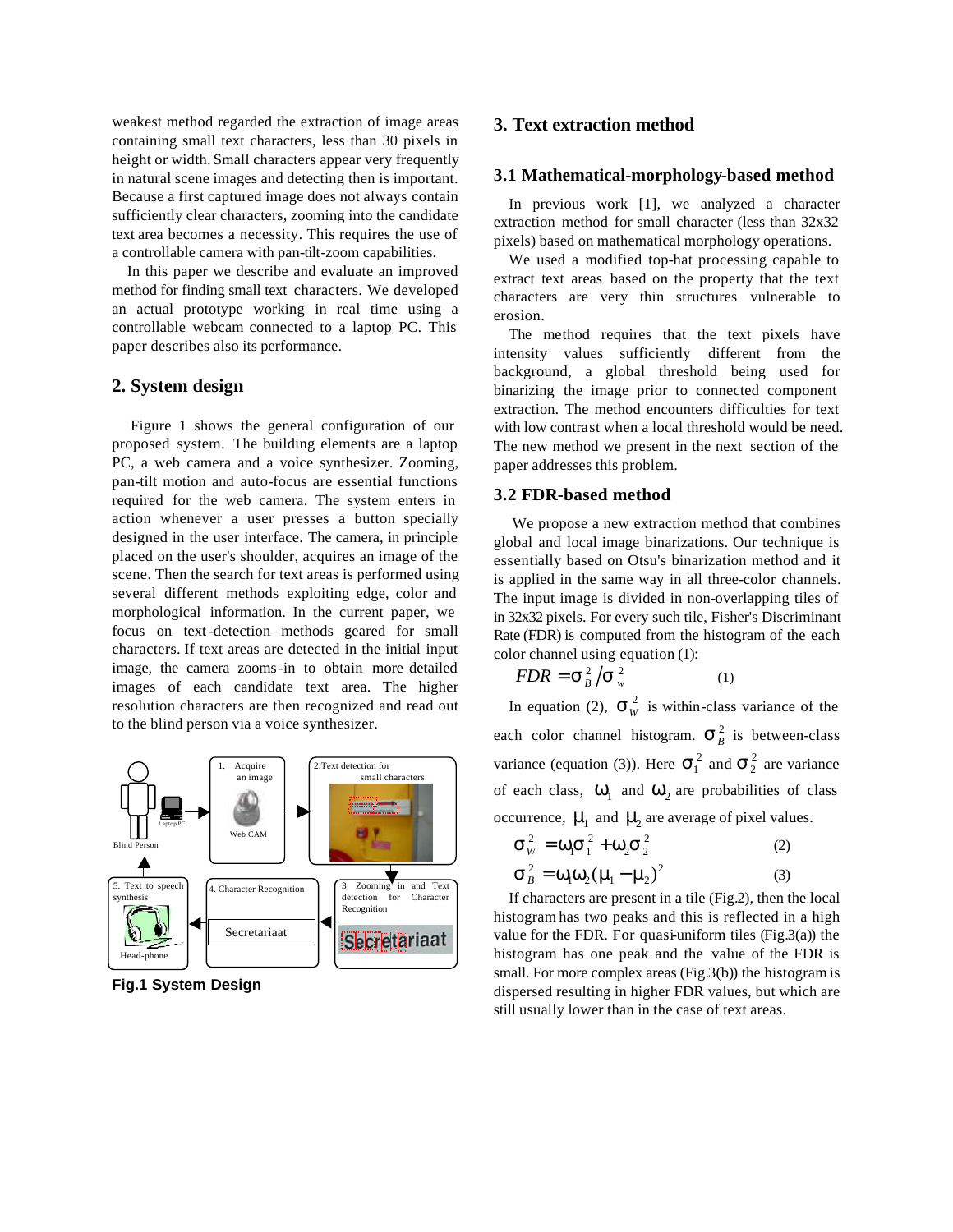



The FDR therefore can be used for detecting the image tiles with a bimodal gray-level histogram. For image tiles with high FDR values, the local Otsu threshold is used for binarizing the image. For tiles with low FDR values, the global Otsu threshold is used instead. A threshold value of 5.0 for the FDR was chosen through experimentation. After binarizing all three-color channels independently, each pixel can only have  $2^3 = 8$  possible combinations of color values, the color space being therefore reduced to 8 colors. We separate the 8 binary images and then we extract connected-components on each one independently.



**Fig.4 Example of FDR based method** 

Fig. 4 shows example image of character extraction by FDR method. You can see an 8-colored image that some tiles are binarized by local threshold in Fig4 (b).

# **3.3 Connected-component extraction and selection**

Up to this point, the proposed methods are very general in nature and not very specific to text detection. As expected, many of the extracted CoCos do not actually contain text characters. At this point simple rules are used to filter out the false detections. We impose constraints on the aspect ratio and area to decrease the number of non-character candidates. Fig. 5 gives an overview of the CoCo selection rules used in our method. *Wi* and *Hi* are the width and height of an extracted CoCo,  $\Delta x$  and  $\Delta y$  are the distances between their centers of gravity. Aspect ratio is computed as width / height. An important observation is that, generally, text characters do not appear alone, but together with other characters of similar dimensions and usually regularly placed in a horizontal string. We use selection rules based on the relative placement of CoCos to further eliminate from all the detected CoCos those that do not actually correspond to text characters.

The system goes through all combinations of two CoCos and only those complying with all the selection rules succeed in becoming part of the final proposed text region.



**Fig. 5 Connecting Component Rules**

#### **4.Evaluation Experiments**

For evaluating the performance of the proposed methods, we used the dataset made available with the occasion of the *ICDAR 2003 Robust Reading Competition* [5]. The images are organized in three sections: Sample, Trial and Competition. Only the first two are publicly available, the third set of images being kept separate by the competition organizers to have a completely objective evaluation. The Trial directory has two subdirectories: *Trial-Train* and *Trial-Test*. The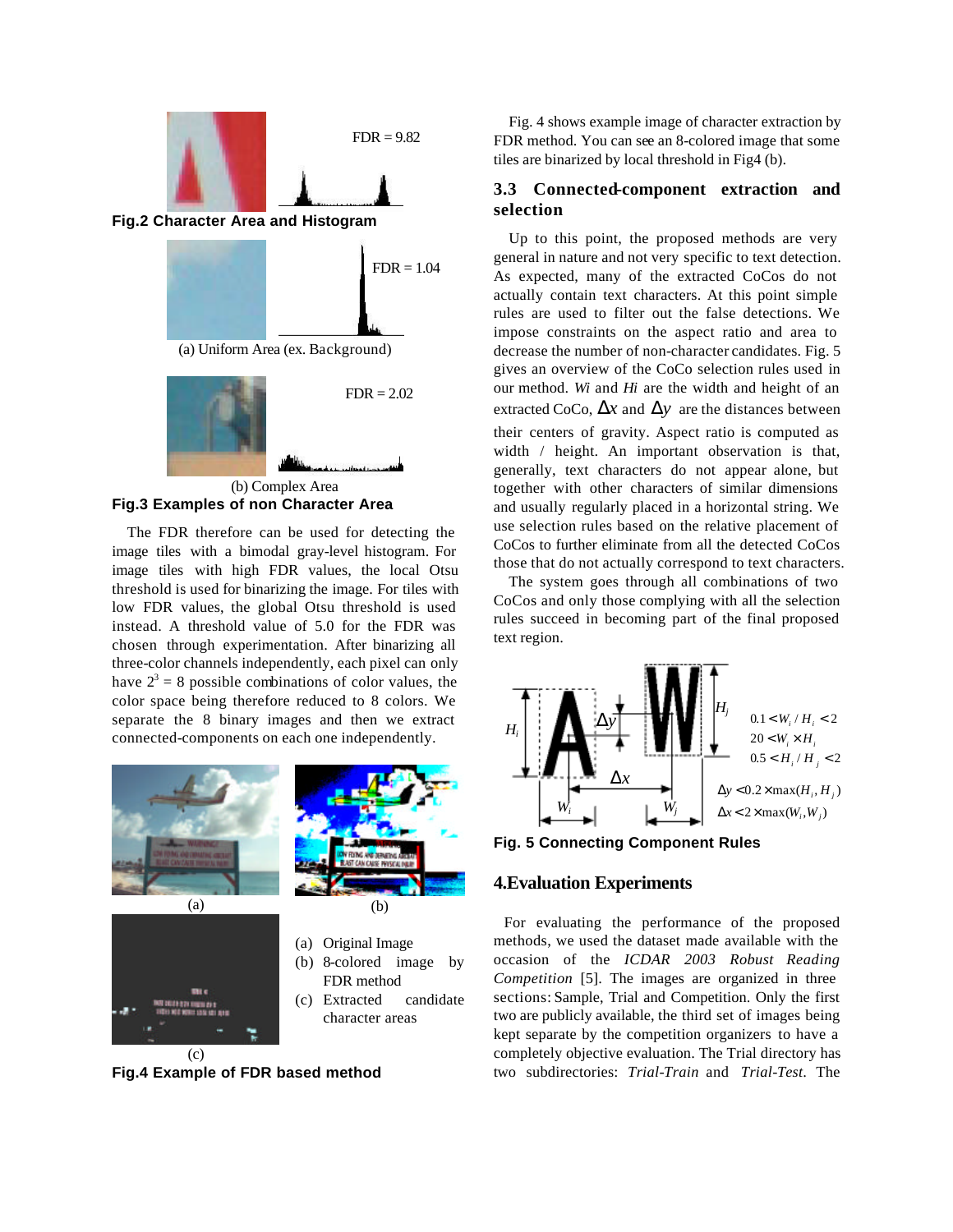*Trial-Train* images should be used to train and tune the algorithms. As we do not use machine learning in our approach, we included all the images in *Trial-Test* and *Trial-Train* for evaluation. This difficult dataset contains a total of 508 realistic images with textual content.

Our evaluation method is inspired from the one used in the ICDAR2003 competition, but it is much simpler. The ICDAR2003 evaluation computes the notions of precision and recall using words as detection instances. At the moment, our system does not have layoutanalysis and/or character recognition modules that would allow finding words in the detected regions. We compute precision and recall using image areas expressed in terms of number of pixels.

Precision *p* is defined as the number of correct estimates *C* divided by the total number of estimates *E*. Recall *r* is defined as the number of correct estimates *C* divided by the total number of targets *T*.

$$
p = c / |E|, r = c / |T|
$$

*E* is the area proposed by our algorithm, *T* is the manually labeled text area and *C* is their intersection. We then compute the average precision and recall aver all the images in the dataset. There is usually a trade-off between precision and recall for a given algorithm. It is therefore necessary to combine them into a single final measure of quality *f*:

$$
f = (a/p + (1-a)/r)^{-1}
$$

The parameter  $a$  was set to 0.5, giving equal weights to precision and recall in the combined measure *f*.

## **4.1 Evaluation of Extraction method for Small Characters**

For evaluating our FDR-based method for detecting small characters, we separated from the ICDAR dataset 75 images containing characters smaller than 30 pixels in height. Table 1 shows our experimental results. The newly proposed method yields higher precision and lower recall than the conventional method based on mathematical morphology.

| Proposed Method<br>Classification by FDR       | 0.51 | 0.31 | 0.39 |
|------------------------------------------------|------|------|------|
| Conventional Method<br>Morphological operation | 0.47 | 0.35 | 0.40 |
| ORing of 2 method                              | 0.46 | 0.50 | 0.48 |

**Table 1 Results of Small Character Data set**

However, by ORing the two methods, a high recall value is achieved with a significant improvement on the combined *f* value as well. This means that each method extracts somewhat complementary regions and an OR fusion is beneficial for finding as much as possible of the small character areas present in the image.

# **4.2 Evaluation of Extraction method for Large Characters**

Table 2 shows result of our extraction method for large characters [1]. The Sobel edge-based text detection method obtained top overall performance.

**Table 2 Results of All Images**

| Sobel edge-based  | 0.60 | 0.64 | 0.62 |
|-------------------|------|------|------|
| Reverse           | 0.62 | 0.39 | 0.50 |
| 8-colored         | 0.56 | 0.43 | 0.49 |
| ORing of 3 method | 0.51 | 0.73 | ) 62 |

#### **5. Description of a working prototype**

In order to directly text our methods in a more dynamic setting, we have built a working system. A Logitech QVR-1 camera with zooming, pan-tilt motion and auto-focus functions was coupled to a laptop PC.

Fig. 6 shows example of captured images by the prototype system. When a user wants to obtain the textual information present in the scene, he/she presses the capture button. The camera, placed on his/her shoulder, will automatically search for text areas. Our prototype system employs several text-detection methods in order to minimize the miss rate. This prototype system works in real time. The FDR based method is applied to first captured images (Fig.6 (a)) to find small text areas, this method works within 200ms (Intel Pentium4 1.4GHz). Since the images might contain large character, we also use the Sobel method. The system memorizes target positions of grouped candidate areas. After zooming in, Sobel method is applied to extract large characters for character recognition. Image processing time by Sobel method per frame is within about 300ms. The performance of our system is not perfect and it is very much in line with the reported precision and recall values in table 1 and table 2. In principle, it is a natural job for the character recognizer to reject many of the false text detections based on its knowledge of character shape in a complete system.

In addition, the methods described in this paper are used for detecting small characters. Up to the present, the detection/pan-tilt-zoom functionality was tested in